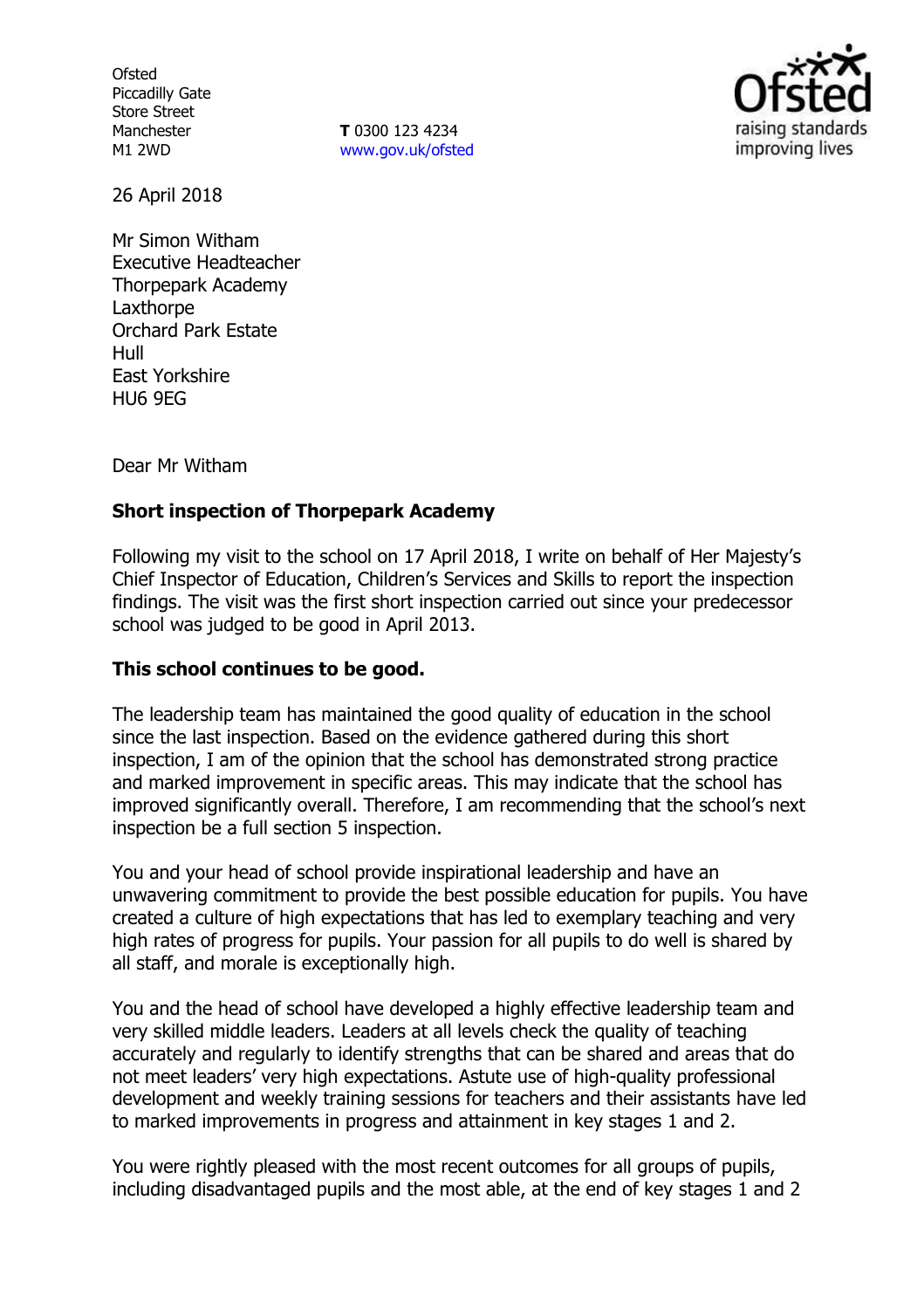

in 2017. At the end of key stage 2, pupils' progress increased strongly in writing and mathematics in comparison to the previous year. Exceptionally strong progress was maintained in reading. Overall, progress at the end of key stage 2 was among some of the highest in the country, and attainment was well above average. At the end of key stage 1, there were marked improvements in the proportion of pupils attaining greater depth in reading, writing and mathematics, indicating very strong progress from low starting points. You have successfully tackled a point made at the inspection of your predecessor school where you were asked to ensure that teaching brought about outstanding achievement.

Your head of school and subject leaders have made sure that the curriculum provides pupils with interesting and memorable experiences. For example, pupils were very keen to tell me about their visit to a transport museum and showed me their high-quality writing about transport throughout the ages. Teachers and subject leaders make sure that pupils have sufficient time to study topics in depth across a wide range of subjects, another point suggested from the previous inspection. When analysing pupils' work with your leaders, we saw teachers' highly effective planning leading to some impressive work in a wide range of subjects, especially art. However, there are times when pupils' knowledge, skills and understanding are not deepened consistently well in subjects other than English and mathematics.

# **Safeguarding is effective.**

You have made sure that all safeguarding arrangements are fit for purpose. Your safeguarding team has established high-quality systems to make sure that pupils, including the most vulnerable, are safe and protected from harm. There is a clear ethos across the school that sets the safety of pupils as a high priority. Safeguarding records are of high quality and are kept meticulously. Your staff are vigilant and have a clear understanding that the safety of children is the responsibility of all staff.

Child protection training for staff means that they are knowledgeable and know what to do should they have any concerns about children's welfare. The school works closely with external agencies and parents and carers to ensure that children are safe. When necessary, the safeguarding team takes action to provide swift support for families who might need it to ensure that children are safe.

Governors make sure that all adults on the site are checked to confirm that they are fit to work with children. The school's central record of these checks is well kept and checked by you and your governors regularly. Parents who responded to Parent View, Ofsted's online questionnaire, were confident that their children are safe in school.

In school, pupils behave well and are pleasant and polite. All the pupils I spoke with said that they feel safe and enjoy school. They are very confident that should they have any concerns, staff respond quickly to sort matters out for them.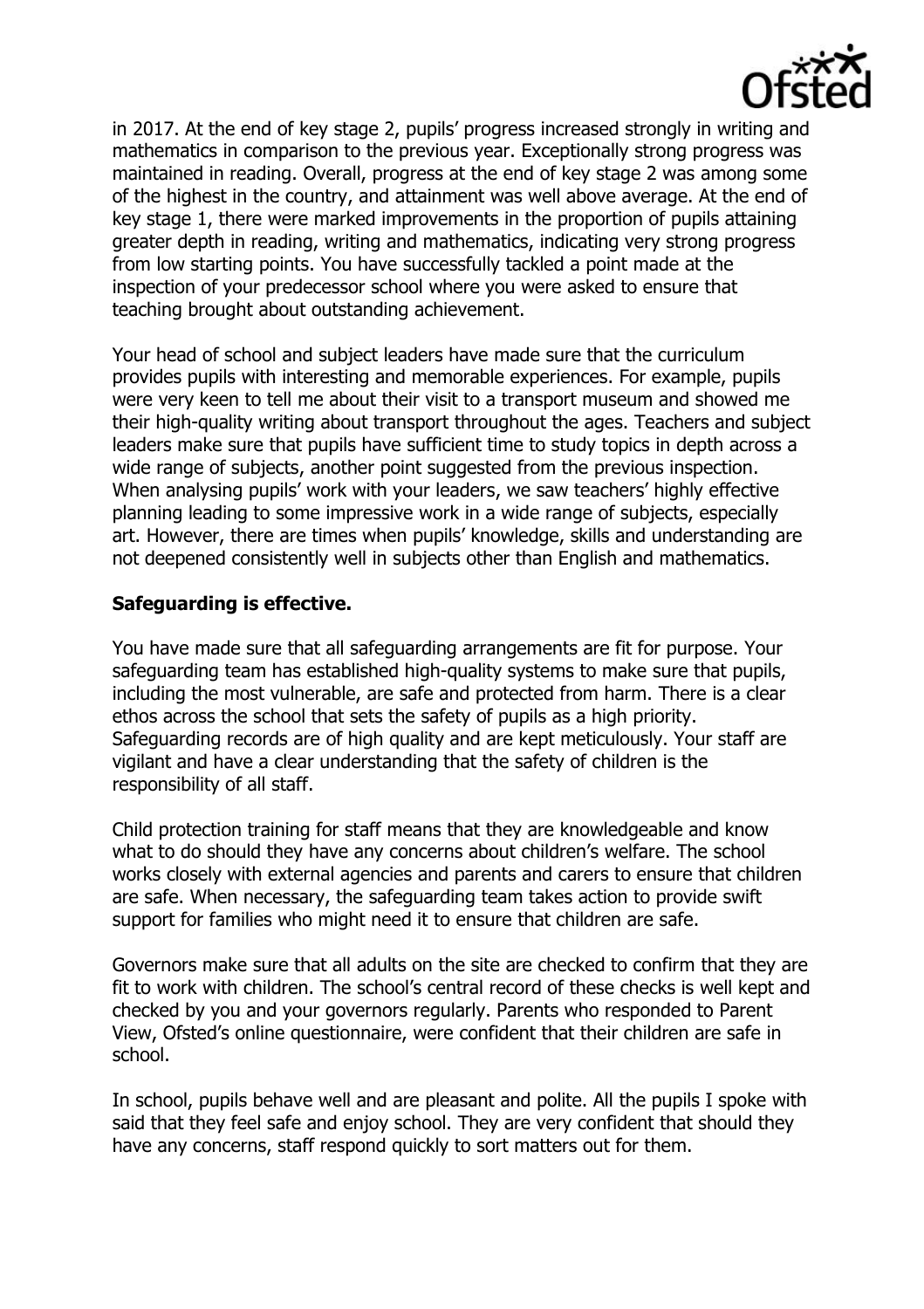

# **Inspection findings**

- You acknowledge that your staff's desire to continually improve the quality of their work and their high expectations are the key to your school's success.
- $\blacksquare$  I was keen to find out if the marked improvements in writing and mathematics were being sustained. When checking pupils' work across the school, I found that high-quality writing and accurate spelling were the norm, not just in English books but across a wide range of subjects. In mathematics, there are many opportunities for pupils to practise problem-solving, develop mathematical reasoning skills and apply their skills in a wide range of subjects. Pupils make an excellent contribution to their learning and act on the advice given by their teachers to improve their work. Standards of presentation are excellent. Pupils take great pride in their work and have a thirst for learning.
- When visiting classes, I saw your teachers and their assistants questioning pupils very skilfully to deepen their knowledge and understanding of what is being learned. Staff check and assess pupils' work swiftly and clear up any misconceptions or add additional challenge when necessary. Pupils, including disadvantaged pupils, make rapid progress and enjoy their learning. You told me that questioning and assessment had been a focus for professional development. My visits to classrooms confirmed the very positive effect professional development is having on supporting strong teaching and pupils' swift progress.
- $\blacksquare$  I also wanted to know how well phonics is being taught to support reading in key stage 1. I saw teachers providing well-structured, challenging activities and pupils who were keen to apply their well-developed phonics skills when reading. Pupils were very keen to read to me, including those who had not achieved the expected standard in phonics at the end of Year 1. I found that these pupils were making quick progress because their teachers and assistants provided good support.
- $\blacksquare$  I visited the two-year-old provision with your head of school and was impressed by the wide range of tasks that children were readily working on. Adults showed great care for the children and there were many opportunities for children to develop their language skills. Already, the two-year-olds were sharing, taking turns and understanding some technical vocabulary in mathematics. We agreed that the two-year-old provision was providing a strong start for Nursery.
- Children in Nursery and Reception cooperate very well, making excellent use of the wide range of high-quality facilities both indoors and outdoors. Over time, the proportion of children achieving a good level of development has been improving. However, attainment in reading and writing has not been consistently strong for all groups of children. Your new early years leader has introduced reading and writing areas for small groups of children, both indoors and outdoors, to accelerate children's skills. I found that staff are using these well with children, and these skills are improving. Learning journals showed increasing proportions of children starting to exceed the early learning goals in writing because of the changes that have been made.
- Governors and trustees are astute and know the school exceptionally well. They are highly skilled, some in education, and hold you and other leaders to account.